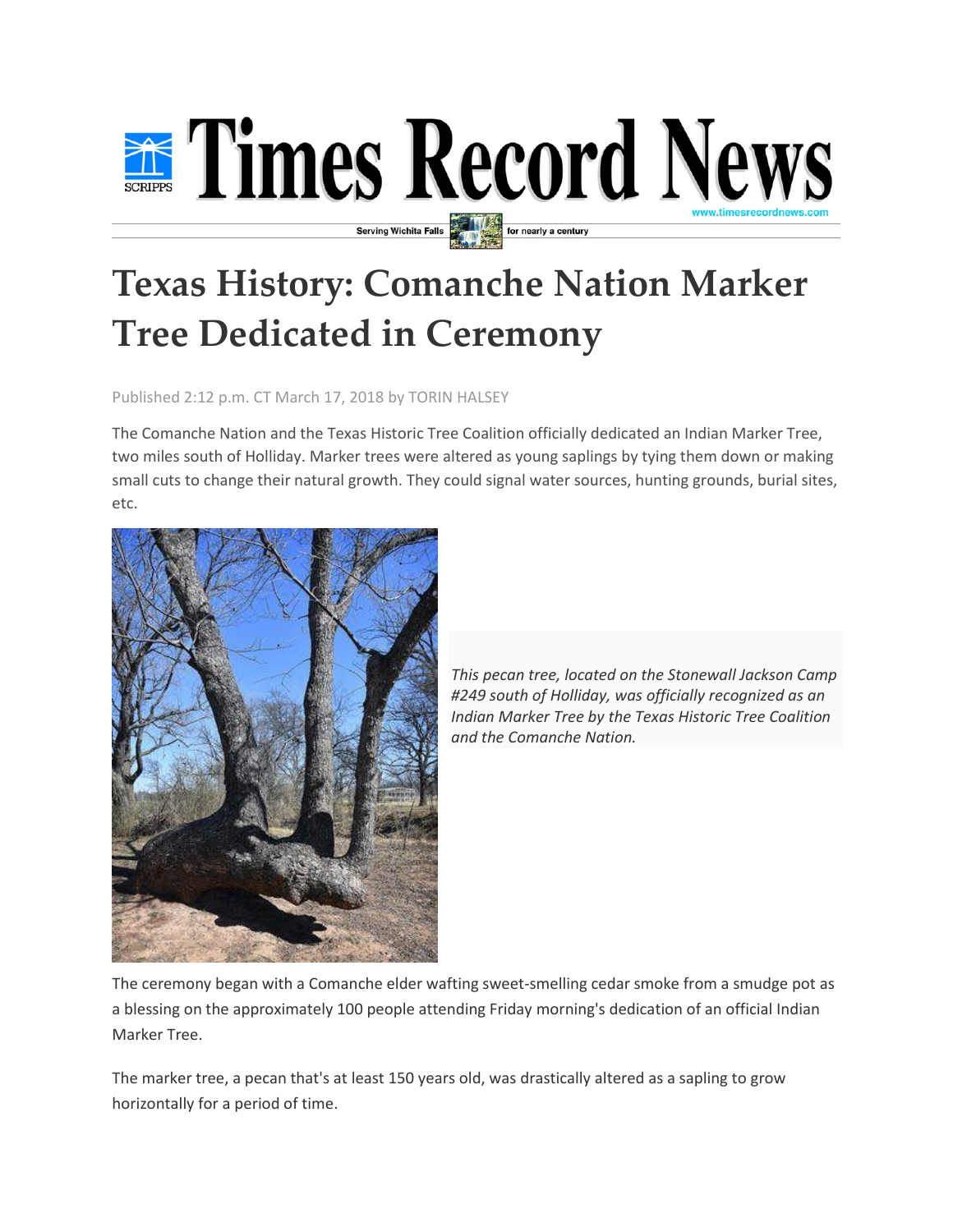In Native American culture, the trees were used to indicate a variety of things, such as nearby water sources, trail direction, burial sites or hunting sites.

Steve Houser, a consulting arborist with the Texas Historic Tree Coalition, has studied the tree and analyzed cross sections of dead limbs, and its age coincides with the time period Comanches roamed the area.

The tree now has a sign and a large granite marker explaining the history and cultural significance of it. It is the ninth officially recognized marker tree in Texas.

The historic tree is located about two miles south of Holliday at the Stonewall Jackson Camp No. 249.

Members of the Comanche Nation and Red River Inter-tribal Council conducted the dedication ceremony which included a Native American drum circle and songs sung in the Comanche language.



*The Comanche Nation and Texas Historical Tree Coalition recognize the Comanche Marker Tree.*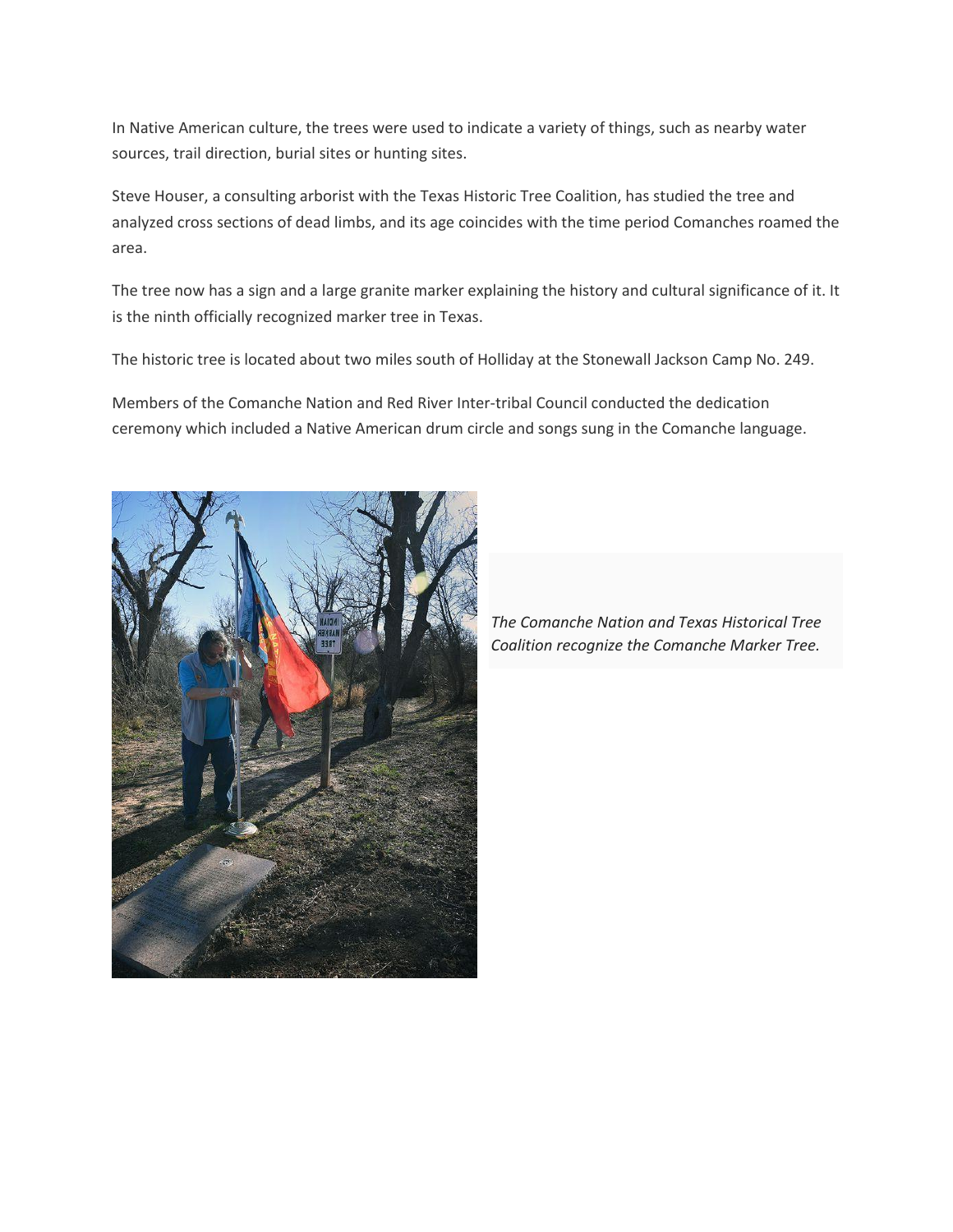



*Arborist Steve Houser of the Texas Historic Tree Coalition checks for decay in the trunk of an approximately 150 year old pecan tree which has been officially determined to be an Indian Marker Tree.*